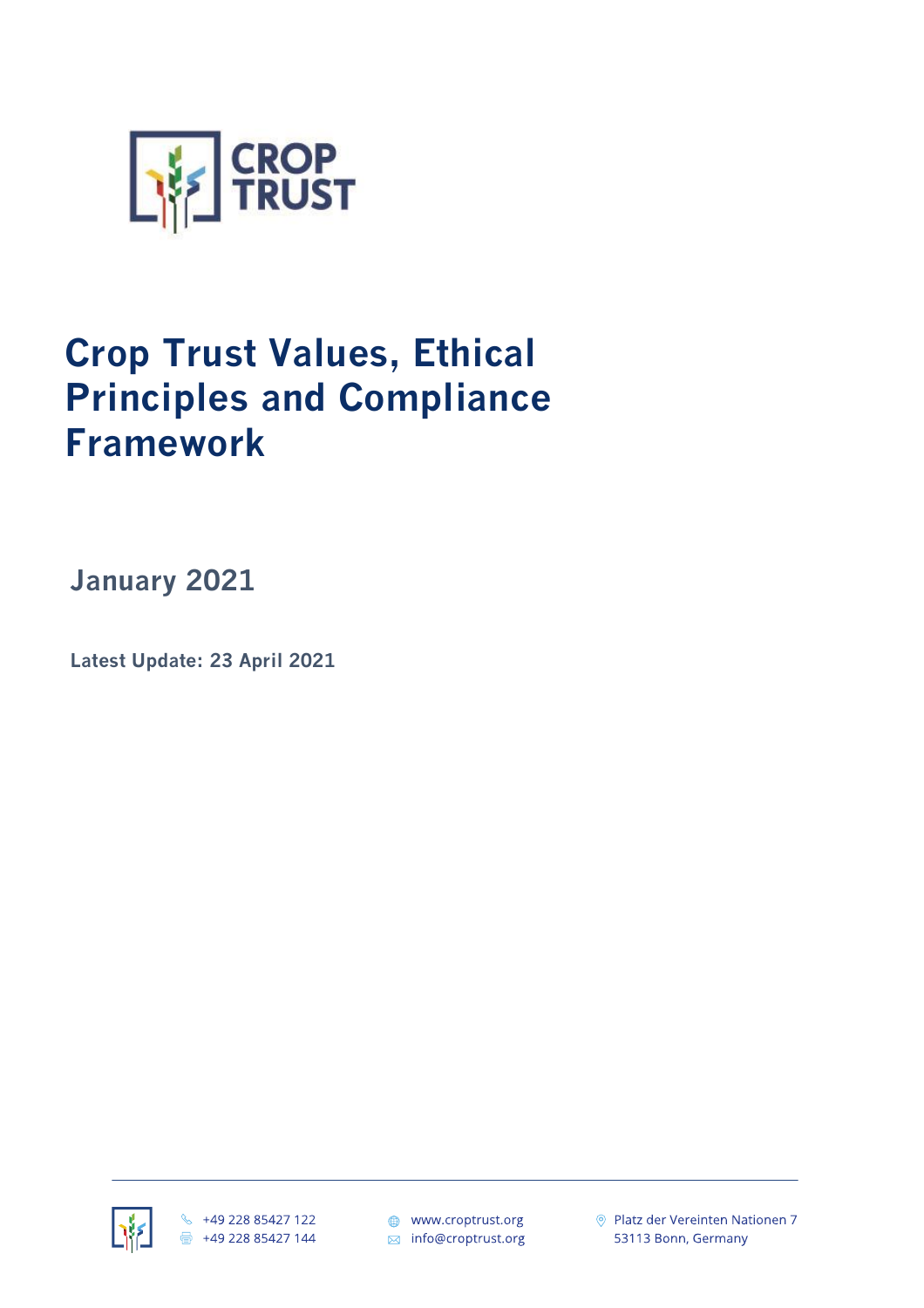## **Preamble**

The Crop Trust is an autonomous international organization, established under international law. The mission of the Crop Trust is to ensure the conservation and availability of the world's crop diversity for future food security.

Ensuring the highest standards of quality, efficiency, competence, integrity and ethics in its operations and cooperation with partners is of paramount importance to the Crop Trust. This document outlines our key values and ethical principles.

## **Compliance framework**

In undertaking its work, the Crop Trust respects and upholds the regulations, guidelines and compliance covenants surrounding fundamental environmental and social responsibilities and financial regulations that are embodied in international covenants, Agreements and Treaties. These compliance covenants include, in particular:

- the fundamental conventions of the International Labor Organization;
- the United Nations Universal Declaration of Human Rights;
- the UN Convention on the Elimination of Discrimination against Women (CEDAW);
- the UN Convention on the Rights of Persons with Disabilities;
- the International Covenant on Civil and Political Rights;
- the United Nations Guiding Principles on Business and Human Rights:
- the United Nations Convention on the Rights of the Child:
- relevant resolutions of the UN Security Council, and in particular those the Resolutions on Women, Peace and Security;
- the United Nations Convention Against Corruption;
- the anti-money laundering and terrorism financing standards and best practices identified of the Financial Action Task Force (FATF)<sup>1</sup>;
- relevant guidelines and principles of other major financing institutions such as those of the "Anti-Money Laundering & Countering Financing of Terrorism Risk Management" of the International Finance Corporation (IFC);
- United Nations Principles for Responsible Investment (PRI);
- $\bullet$  the Ten Principles of the United Nations Global Compact<sup>2</sup>;
- UN Personal Data Protection and Privacy Principles.

The Crop Trust also operates within the context of applicable international agreements on environmental and climate protection and conservation of natural resources such as the United Nations Framework Convention on Climate Change (UNFCCC), the Convention on Biological Diversity (CBD), the Convention to Combat Desertification (UNCCD), the Paris Agreement enacted in 2016, the Rio Declaration on Environment and Development, the Kyoto Protocol, the International Treaty on Plant Genetic Resources for Food and Agriculture (ITPGRFA), the Nagoya Protocol on Access to Genetic Resources and the Fair and Equitable Sharing of Benefits Arising from their Utilization, to name some of the most significant.

The Crop Trust is also committed to carrying out its activities in accordance with relevant compliance covenants set forth by the European Union, the Federal Republic of Germany (and its major financing institutions), as well as those of other major financing institutions,

<sup>&</sup>lt;sup>1</sup> The Financial Action Task Force (FATF) is an independent inter-governmental body that develops and promotes policies to protect the global financial system against money laundering, terrorist financing and the financing of proliferation of weapons of mass destruction. The FATF Recommendations are recognized as the global antimoney laundering (AML) and counter-terrorist financing (CFT) standard.

<sup>&</sup>lt;sup>2</sup> The Ten Principles of the United Nations Global Compact are derived from: the Universal Declaration of Human Rights, the International Labor Organization's Declaration on Fundamental Principles and Rights and Work, the Rio Declaration on Environment and Development and the United Nations Convention Against Corruption and set forth the fundamental responsibilities or organizations in the areas of human rights, labor, environment and anticorruption.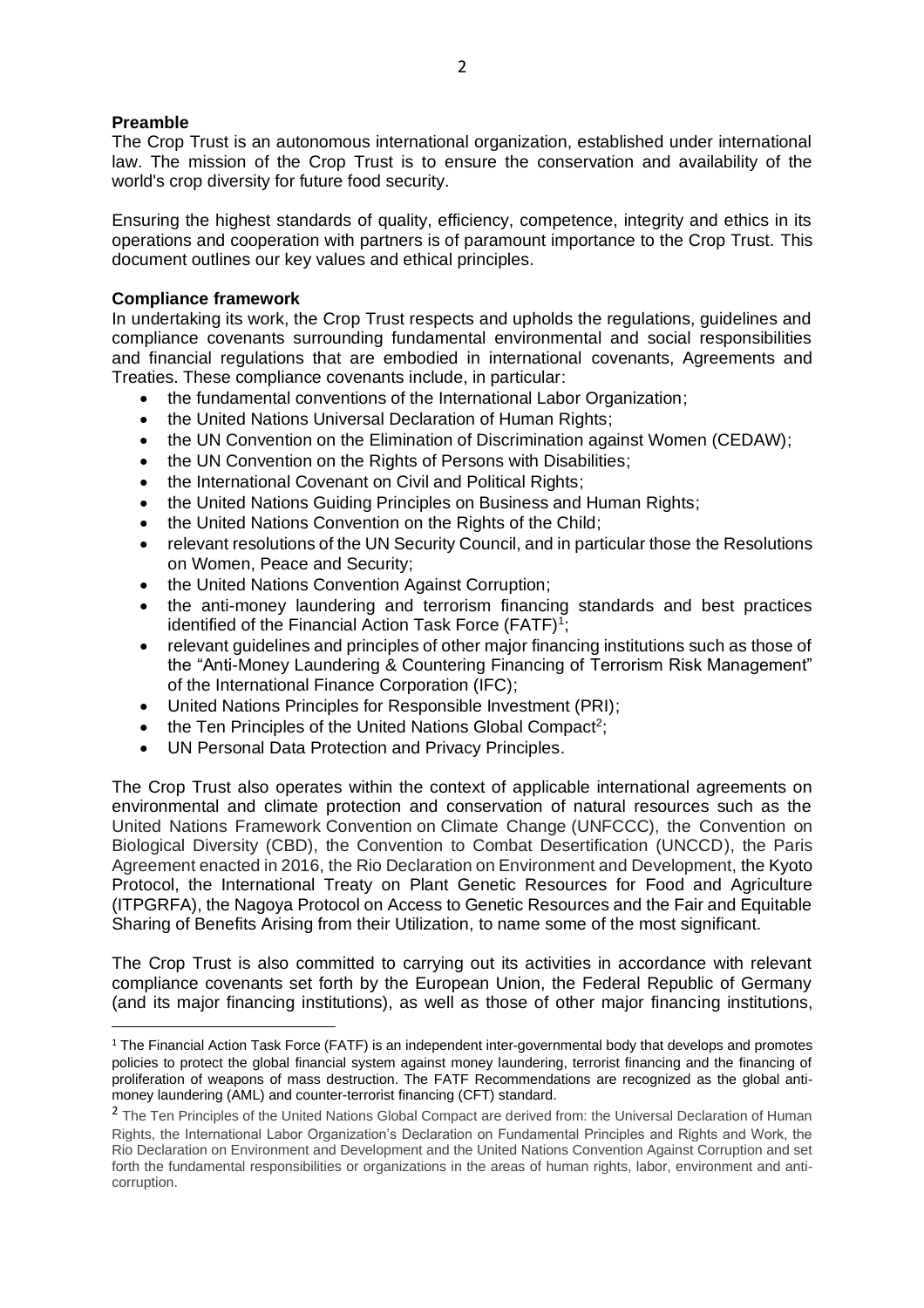recognizing that these compliance covenants represent wholesome business and operational practices and furtherance of business integrity. These include, for example, (but are not limited to) principles set forth in KfW Development Bank's "Sustainability Guideline: Assessment of Environmental, Social and Climate Performance: Principles and Process" and its declaration on human rights, the Code of Ethics of the German Corporation for International Cooperation GmbH (GIZ), the EU "Human Rights and Democracy Action Plan", as well as relevant compliance covenants of other major financing institutions such as the "Environmental, Health and General Safety Guidelines" of the International Finance Corporation (IFC).

The Crop Trust ensures that all of its activities and operations are consistent with its Executive Board approved Rules and Regulations as are amended time to time.

This Statement is provided to all Crop Trust staff (including the Senior Management Team, complementary staff, advisors and consultants) together with contracts of employment. This Statement is also provided to all Executive Board members and Finance and Investment Committee Members as part of their orientation package.

## **Crop Trust Values and Ethical Principles**

The Crop Trust acts in compliance with universal ethical values and principles embodied in the national and international legal norms, Conventions, Treaties and Agreements mentioned above and in accordance with Crop Trust policies and procedures that reflect the ethical values and principles embodied in these important covenants. In particular:

- The Crop Trust operates with integrity, honest, respect for human dignity, openness and non-discrimination.
- The Crop Trust believes that the gender, cultural and national diversity of staff groups contribute to its intellectual strength and effectiveness as an international organization and thus strives to provide a fair and equitable treatment to its staff without regard to nationality, race, gender, religion, political persuasion, marital status, or sexual orientation.
- The Crop Trust is committed to upholding the rights of persons with disabilities in line with the provisions of the UN Convention on the Rights of Persons with Disabilities and has policies in place to protect against discrimination with regard to hiring, advancement, employee compensation, job training, and other terms, conditions, and privileges of employment.
- The Crop Trust strives to provides a safe and well-equipped work environment and provides opportunity for staff participation in matters that affect the staff and their work and makes every reasonable effort to accommodate persons with disabilities.
- The Crop Trust fosters a corporate culture in which teamwork and open communication can flourish and is committed to promoting equal opportunities and equal access to professional development for the Crop Trust's staff.
- The Crop Trust respects and upholds the principles of the UN Declaration on the Elimination of Violence against Women and the UN Convention on the Elimination of All Forms of Discrimination against Women (CEDAW) and has systems in place for preventing, reporting, and dealing with matters of discrimination, including sexual harassment, sexual exploitation, sexual abuse and gender-based violence. It requires its partners and suppliers to acknowledge the principles of CEDAW and includes provisions in its Project Agreements and Service Contracts for sanctions in case of non-compliance, including termination and return of all or part of funds.